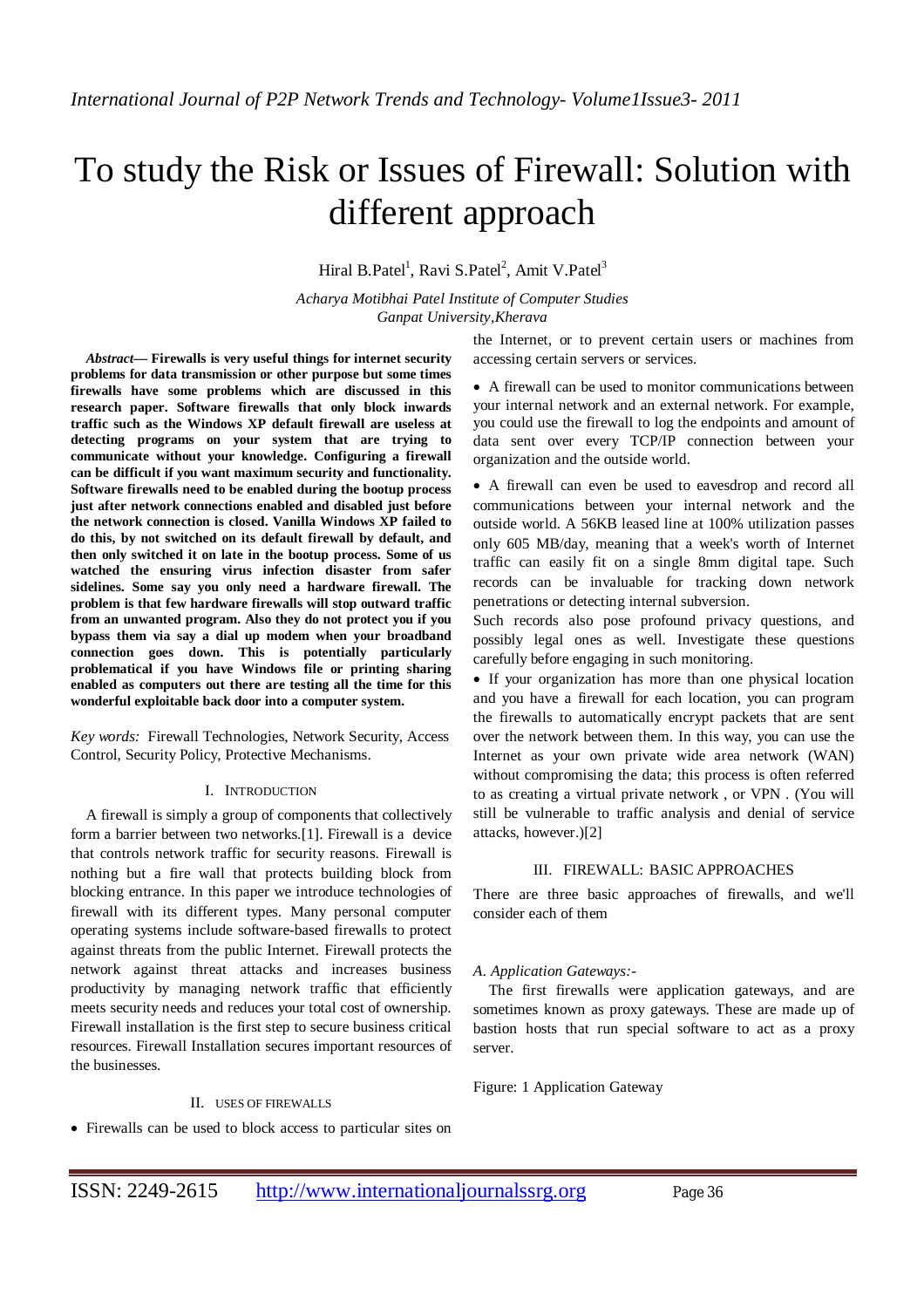

These are also typically the slowest, because more processes need to be started in order to have a request serviced. Figure 1 shows a application gateway.

# *B. Packet Filtering:-*

Packet filtering is a technique whereby routers have ACLs (Access Control Lists) turned on. By default, a router will pass all traffic sent it, and will do so without any sort of restrictions. Employing ACLs is a method for enforcing your security policy with regard to what sorts of access you allow the outside world to have to your internal network, and vice versa.

There is less overhead in packet filtering than with an application gateway, because the feature of access control is performed at a lower ISO/OSI layer (typically, the transport or session layer). Due to the lower overhead and the fact that packet filtering is done with routers, which are specialized computers optimized for tasks related to networking, a packet filtering gateway is often much faster than its application layer cousins. Figure 2 shows a packet filtering gateway.

Because we're working at a lower level, supporting new applications either comes automatically, or is a simple matter of allowing a specific packet type to pass through the gateway. (Not that the possibility of something automatically makes it a good idea; opening things up this way might very well compromise your level of security below what your policy allows.)

## *C. Hybrid Systems:-*

In an attempt to marry the security of the application layer

gateways with the flexibility and speed of packet filtering, some vendors have created systems that use the principles of both.

Figure: 2 A Sample packets filtering gateway



Other possibilities include using both packet filtering and application layer proxies. The benefits here include providing a measure of protection against your machines that provide services to the Internet (such as a public web server), as well as provide the security of an application layer gateway to the internal network. Additionally, using this method, an attacker, in order to get to services on the internal network, will have to break through the access router, the bastion host, and the choke router. [1]

#### IV. FIREWALL TECHNOLOGIES

The way firewalls offer protection and the level of protection vary widely. Broadly speaking, most of the available firewall technologies fall into one of the categories described below.

## *A. Packet Filtering:-*

Packet filters, implemented on routers, filter on user defined content, such as IP address. They examine a packet at the network layer and are application independent. This allows them to deliver good performance and scalability. They are the least secure type of firewall. The reason is that they cannot understand the context of a given communication, making them easier for hackers to break [2, 5]. Packet filters have two choices with regard to outbound FTP connections. They can either leave the entire upper range of ports open (greater than 1023) [3] to allow the file transfer session to take place over the dynamically allocated port, but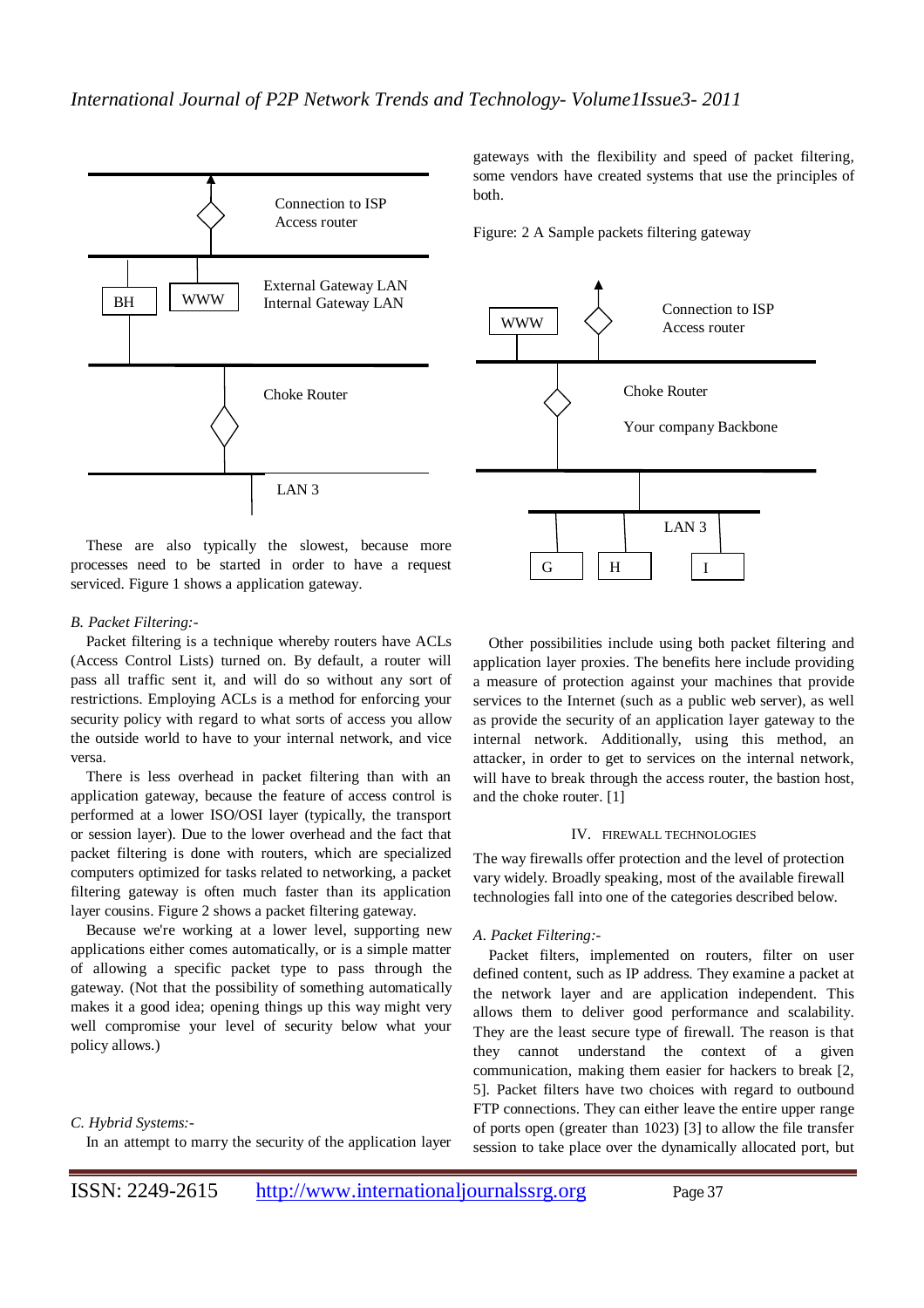exposes the internal network or they can shut down the entire upper range of ports to secure the internal network which blocks other services.

Server Client

## *B. Multi Layer Firewall:-*

Traditional firewalls normally protect a network against external attack. An extension of this idea places firewall functionality within a network to protect it against internal attack. This strategy is presently limited, since systems used to implement firewalls are generally slow. The multi layer firewall (MLF) uses filtering functionality at layer 3 and layer2 to implement the security policy [5]. The MLF concept is implemented by using a network traffic analyzer and monitoring tool called Traffics allong with Tartan, the MLF policy management tool. Tartan consists ts of a graphical user interface to create and edit policy and a policy engine that compiles the high level MLF policy. The MLF prototype was designed by Dan Nessett, 3com Technology Develoment Center, CA and Pola Humenn, Blackwatch Technologies, Inc. NY. It is more or less like packet filtering technology, the major difference being that it does filtering at layer 2 and layer 3.

## *C. Stateful Inspection Firewalls:-*

Stateful Inspection overcomes the limitations of the packet filters and application firewalls by providing full application layer awareness without breaking the client/server model. With stateful inspection, the packet is intercepted at the network layer and the INSPECT Engine takes control of it. The engine extracts state related information required for the security decision from all application layers and maintains the information in dynamic state tables for evaluating subsequent connection attempts. This provides a highly secure solution and offers maximum performance, scalability, and extensibility. An example of a stateful inspection firewall is the Check Point Firewall - 1 [3].

# *D. Application Layer Firewalls:-*

As the name implies, application gateways operate in user space at the application layer of the open system interconnection (OSI) model, controlling the traffic between directly connected networks. A separate gateway listens on the appropriate TCP/UDP port on the firewall for each protocol that the firewall relays. This approach provides a high level of control over all major TCP/IP services and allows extensive logging, neither of which packet-filtering techniques can provide. In the past, application-level firewalls performed poorly, because a new process was forked to handle each connection. See the figure below [3]: The overhead involved in forking a new process for each connection is not acceptable. The application gateways used in the AltaVista Firewall have been designed to address this limitation, without sacrificing security. Each application

gateway is implemented using a single process to handle all connections

## *E Alarm System:-*

Application Firewalls use a dedicated alarm system to monitor the security of the firewall and to respond to attempts to circumvent the security of the firewall.It can also respond to less serious anomalies such as incorrect passwords. The alarm system is implemented by the alarm daemon alarmd, which monitors events generated by application gateways or other servers on the firewall. These are communicated to alarmd by means of log messages. The alarm system associates one or more alarms with each event. Each alarm includes one or more actions to take when the event occurs. The alarm that is triggered when an event occurs depends on the state of the firewall, that is, the current level of security awareness of the firewall. The state of the firewall is represented using the colors green, yellow, orange, and red. Each color represents a different security awareness level, ranging from under no threat to under serious threat.The following list describes each state and the level of awareness associated with the state. \_Green: The firewall has not detected any events, and all appears normal. \_Yellow: The firewall has detected one or more events that may indicate a malicious attempt to compromise the firewall or the private network. If no further event occurs in the next two hours, the firewall returns to the green state. Orange:

## *F. Authentication Service:-*

When users log on to most computer systems, they specify a password to prove their identity to the system. User authentication is the process by which a computer system verifies the identity of a user or entity through a unique password. The authentication service on the firewall provides a mechanism by which the identity of a user can be verified. This allows organizations to implement security policies that specify that only certain users are allowed to use particular services to access resources through the firewall. When users wish to establish a connection, they must first identify themselves so that the firewall can associate them (via their identifiers) with the connection. This identifier is then presented by the application gateway to the ACL system, which then decides if the connection request will be allowed or denied. When an application gateway on the firewall requires a user to supply an identifier, a sequence of actions occurs as follows: \_The gateway connects to authd and specifies the identifier for the user. Authd accesses the user database and, after checking that the user is registered and that the user record has not expired, determines what mechanism to use to authenticate the user.

# *G. The Name Service:-*

The Firewall name service is implemented using a name service daemon (dnsd). Dnsd acts as a gateway accepting